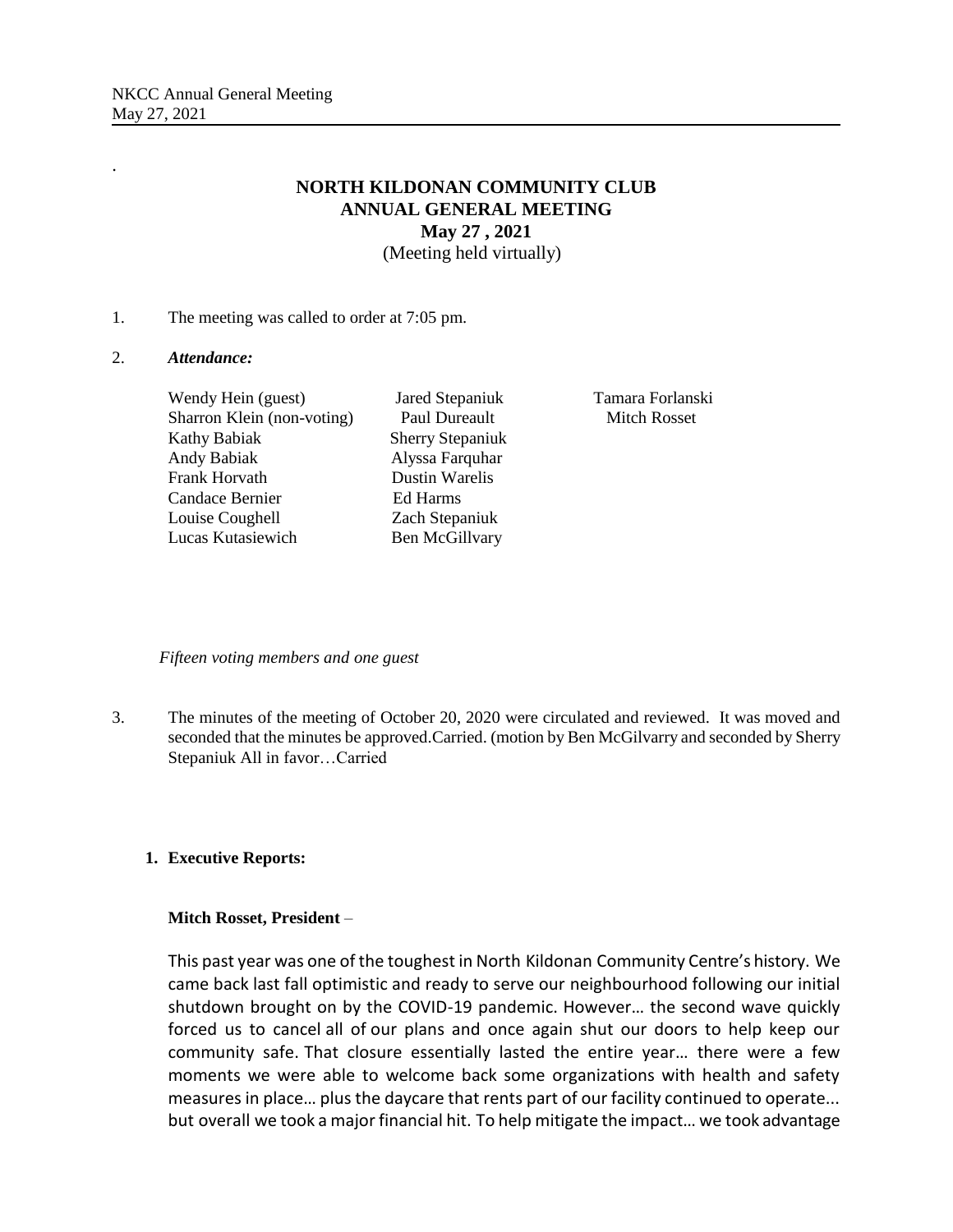of the Province of Manitoba's Bridge Grant which provided us with \$20,000 to cover some costs. With most sports sidelined and parties cancelled… interest in NKCC also unfortunately dropped. Of the nine positions on our Board of Directors for 2020-2021… four of them were unfilled. On top of that… we had just one convenor and no committee chairs. To ensure we could continue to operate… our dedicated volunteers stepped up to take on 2-3 roles. For that… I thank them. Thank you for your continued commitment to our community. Thank you for responding to those late emails or on weekends as we navigated new public health orders and guidance from different health and government organizations. Thank you for helping make North Kildonan the best neighbourhood to live in.

# **Sherry Stepaniuk, 1st Vice-President** –

I would like to start off thanking the board and staff for their hard work and dedication to the club. This has not been an easy year and we have managed to navigate through all the changes in restrictions.

Due to Covid-19, not a lot things happened at the club. The staff continued to work inside and outside the facility ensuring that all aspects were maintained.

In the fall we saw a change in our caretakers. After 30+ years Terry retired. We were unable to host a retirement party for him, however there was an article in the Herald and he received an NKCC jacket. We are hoping to more of an acknowledgement once restrictions lift.

Replacing Terry, was Stacey Kinoshita. She along with Trevor took over the day to day duties and continue to uphold the emmaculate condition we are known for.

We also sold our old John Deere tractor and purchased a new Kubota. This new tractor certainly came in handy during the winter.

As for winter, the staff and volunteers managed to get the ice up and running for practices and public skating in record time. Thank you to everyone who made this possible.

It continues to be slow around the club. The staff are now working on the grounds and are beginning to clean up and beautify the park by the driveway. We have hopes to add some greenery and rocks under the sign and maybe even some solar lights.

The only major thing that needed to be fixed this year was the roof. It was leaking into the common room. That was fixed after the snow melted.

We can proudly report there were no break-ins or damage this year and we passed our yearly inspection with no issue.

We look forward to the upcoming year and to hopefully have the community be able to enter our doors again. Thank you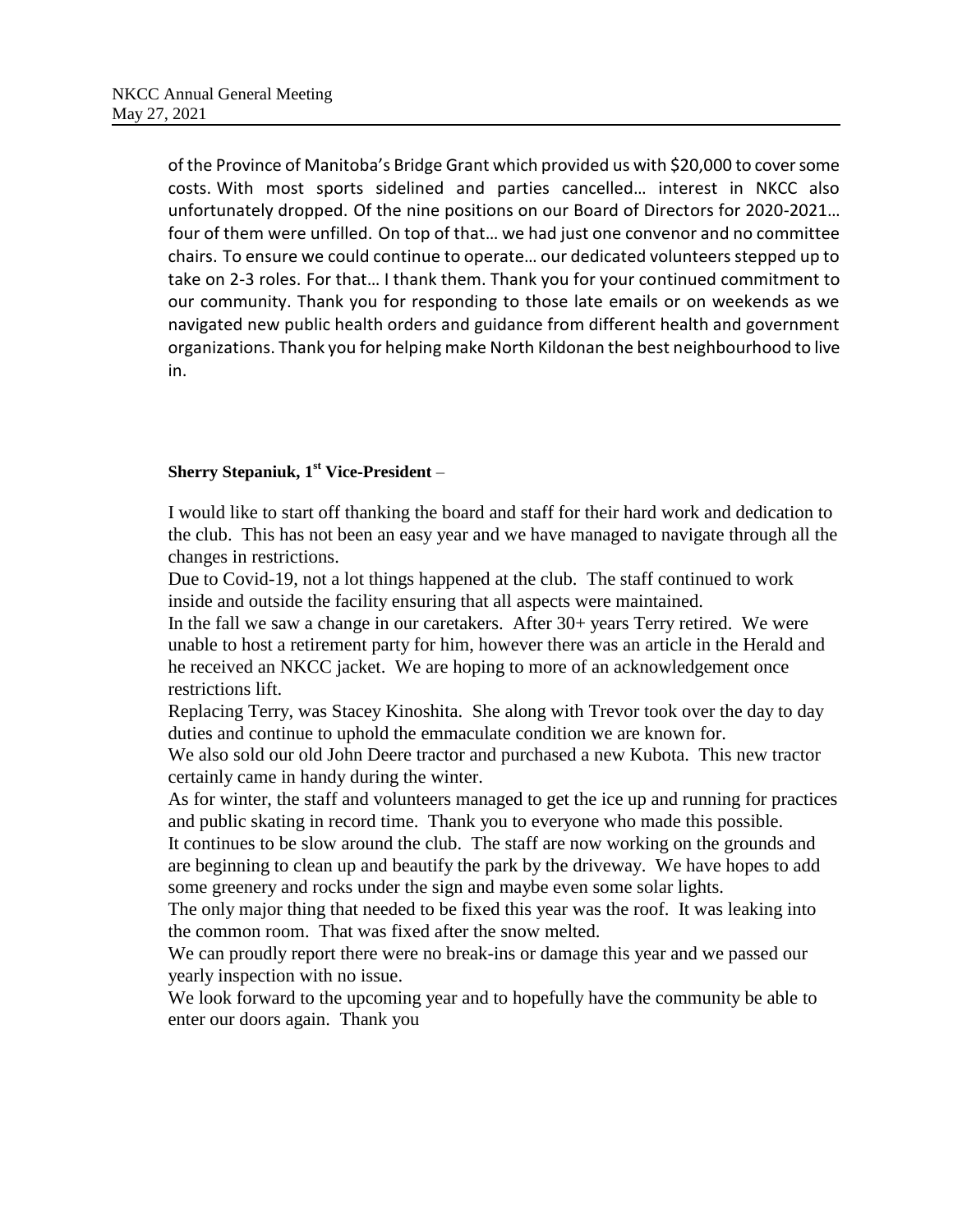**Vacant - Director of Marketing, Communications and Sponsorships No Report**

**Vacant- Director of Events** No Report

**Andy Babiak, Director of Winter Sports –** With reference to winter events and hockey, no new information to report.

**Vacant - Director of Soccer and Baseball – No Report**

**Frank Horvath, Director of Basketball -**

Not much to report as the season on hold for now, as long as restrictions in place.

#### **Stacey Kinoshita, Director of Equipment,**

Due to COVID restrictions, all sport seasons were cancelled. No jerseys or equipment were given out and no new jersey's were ordered. Tim Hortons are now changing their jersey policy to place orders every few years, so jerseys will have to be returned after a season. Hopefully restrictions will ease up soon for the Fall.

**Vacant - Director at Large, No Report**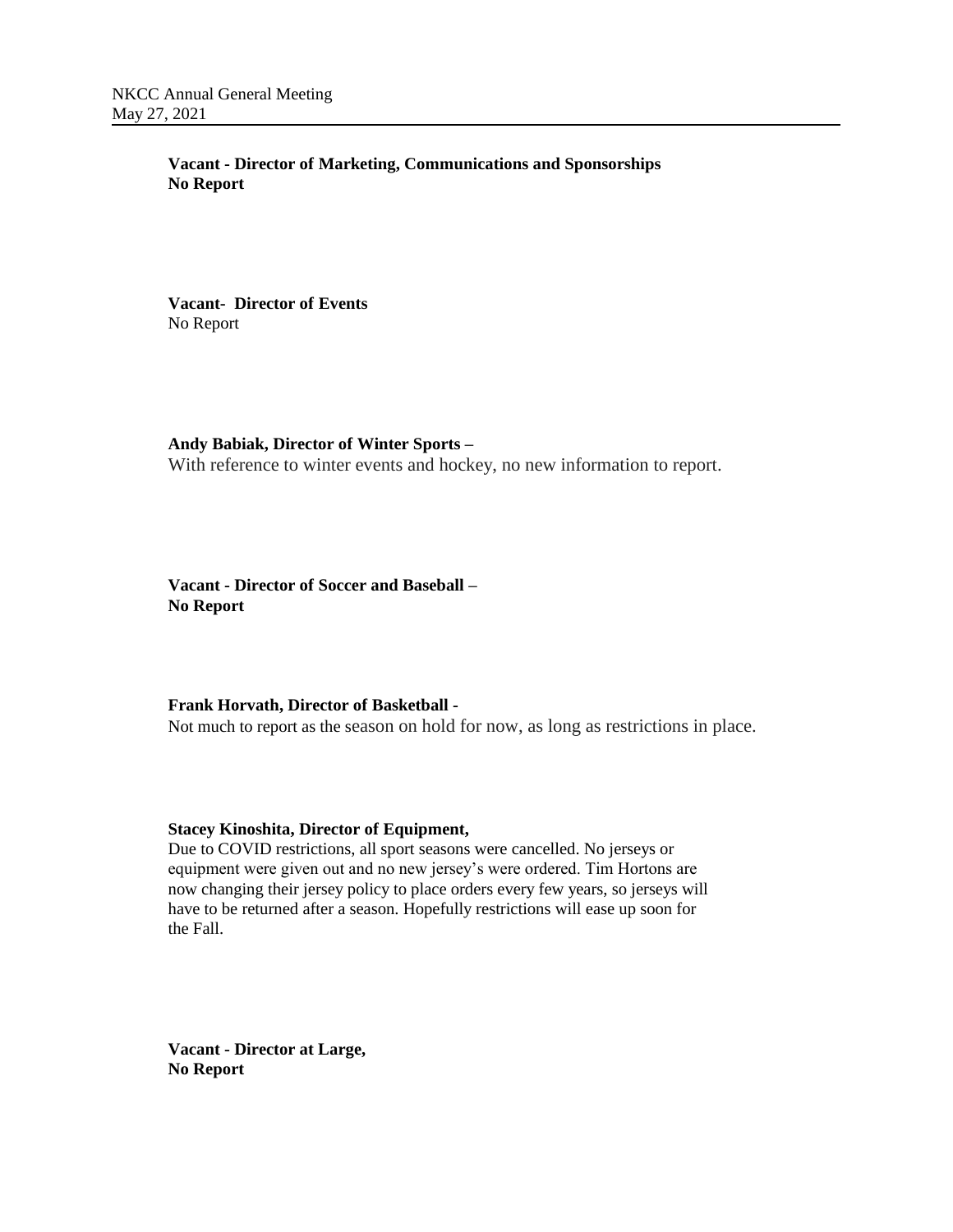**Stacey Kinoshita, Past President-**No Report

# 5. **Committee Reports:**

Baseball Convenor – No Report – position was vacant

 Canteen Chair – Absent – No report

Volunteer Scheduler – No Report – position was vacant

Hockey Convenor – Absent – No report

Basketball Convenor – No Report – Reported under Director of basketball

Ringette Convenor – Absent – No Report

Soccer Convenor (Indoor) Vacant– No Report

Soccer Convenor (Mini) Vacant - No Report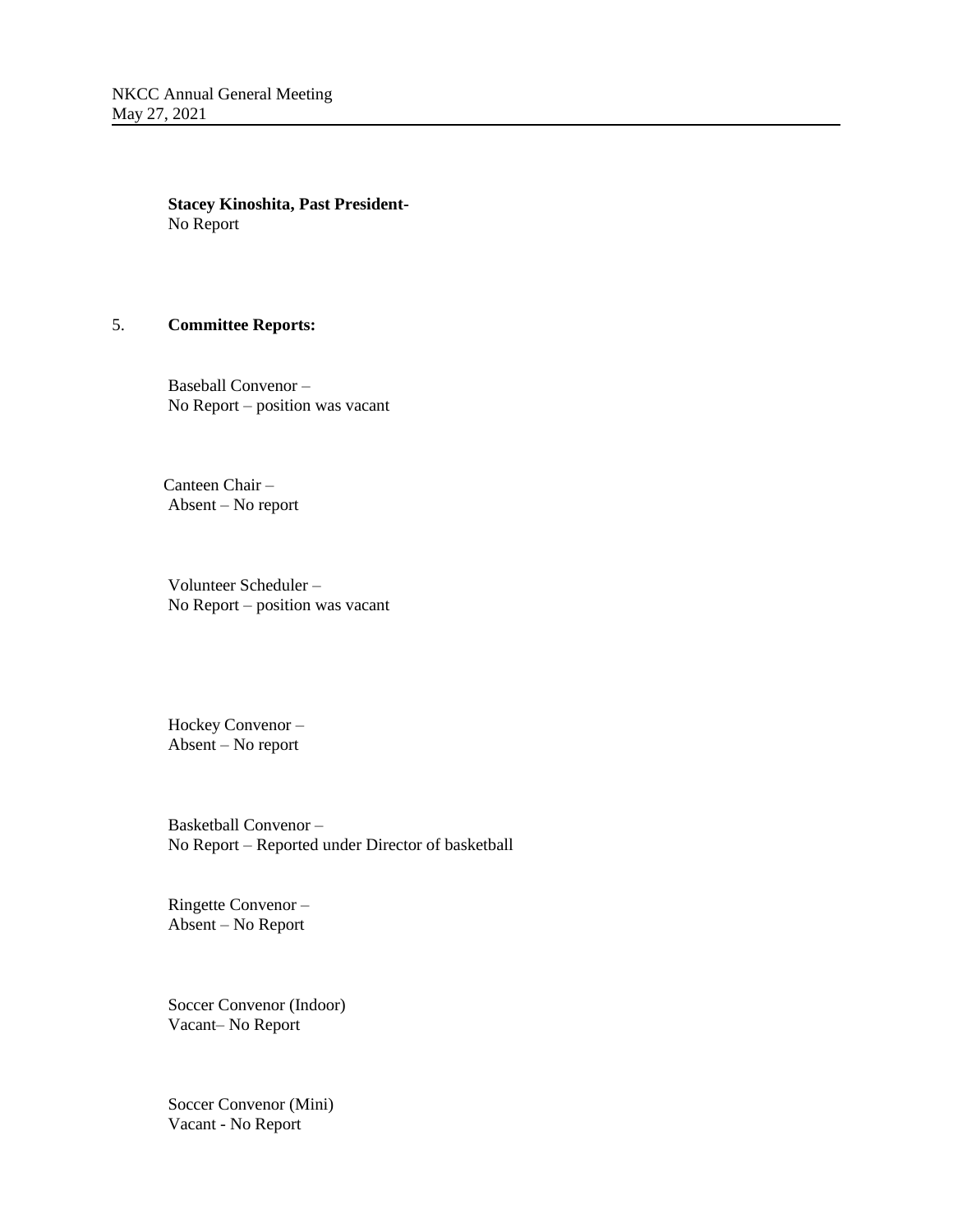# 6. New Business:

 - The financial statements to March 31, 2021 were circulated and reviewed. It was moved and seconded **THAT the financial statements to March 31, 2021 be approved**. All in favor…Carried. (Motion by Tamara Forlanski and seconded by Sherry Stepaniuk)

- 7. The 2020/2021 Executive was disbarred at 7:19 pm
- 8. Executive Elections Wendy Hein chaired the election process.

POSITION NOMINATED BY: **PRESIDENT** Mitch Rosset Nominating Committee Accepted *Mitch Rosset named as President*

# **1 st VICE-PRESIDENT**

Sherry Stepaniuk Nominating Committee Accepted

*Sherry Stepaniuk named as First Vice-President*

# **DIRECTOR OF MARKETING, COMMUNICATIONS AND SPONSHORSHIP**

No nominations (position open for board to appoint)

# **DIRECTOR OF EVENTS**

No nominations (position open for board to appoint)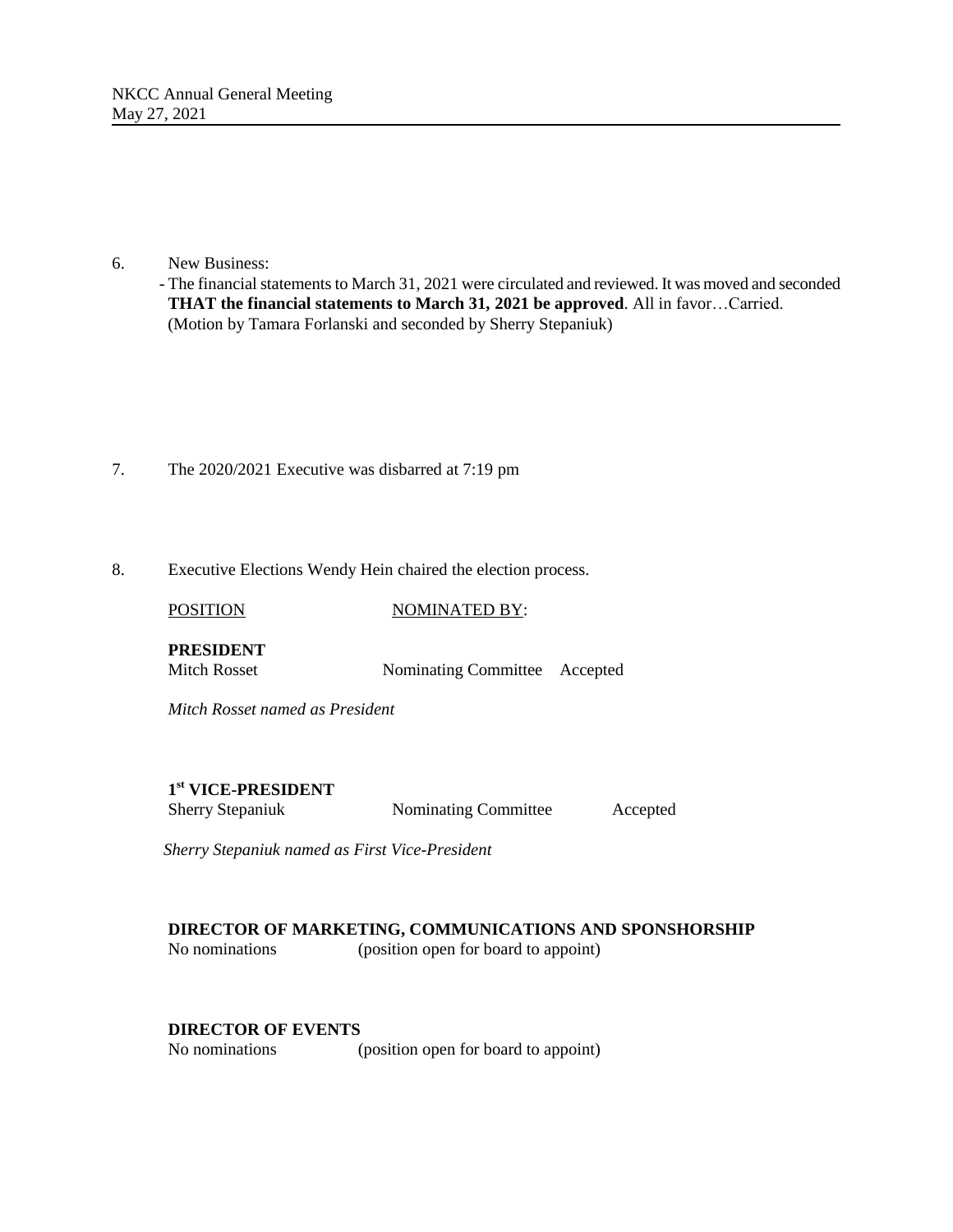# **DIRECTOR OF WINTER SPORTS**

| Andy Babiak | Nominating Committee | Accepted |
|-------------|----------------------|----------|
|-------------|----------------------|----------|

#### **DIRECTOR OF SOCCER AND BASEBALL**

No nominations (position open for board to appoint)

#### **DIRECTOR OF BASKETBALL**

| Frank Horvath | Nominating Committee | Accepted |
|---------------|----------------------|----------|
|---------------|----------------------|----------|

*Frank Horvath named as Director of Basketball*

# **DIRECTOR OF EQUIPMENT**

Stacey Kinoshita Nominating Committee Accepted

*Stacey Kinoshita named Director of Equipment*

**DIRECTOR AT LARGE**

No nominations (position open for board to appoint)

PAST PRESIDENT Stacey Kinoshita

# 9. **Committee Elections:**

POSITION: NOMINATED BY:

**BASEBALL CONVENOR** No nominations

*Baseball Convenor (Position open for board appoint)*

**CANTEEN CHAIR** No Nominations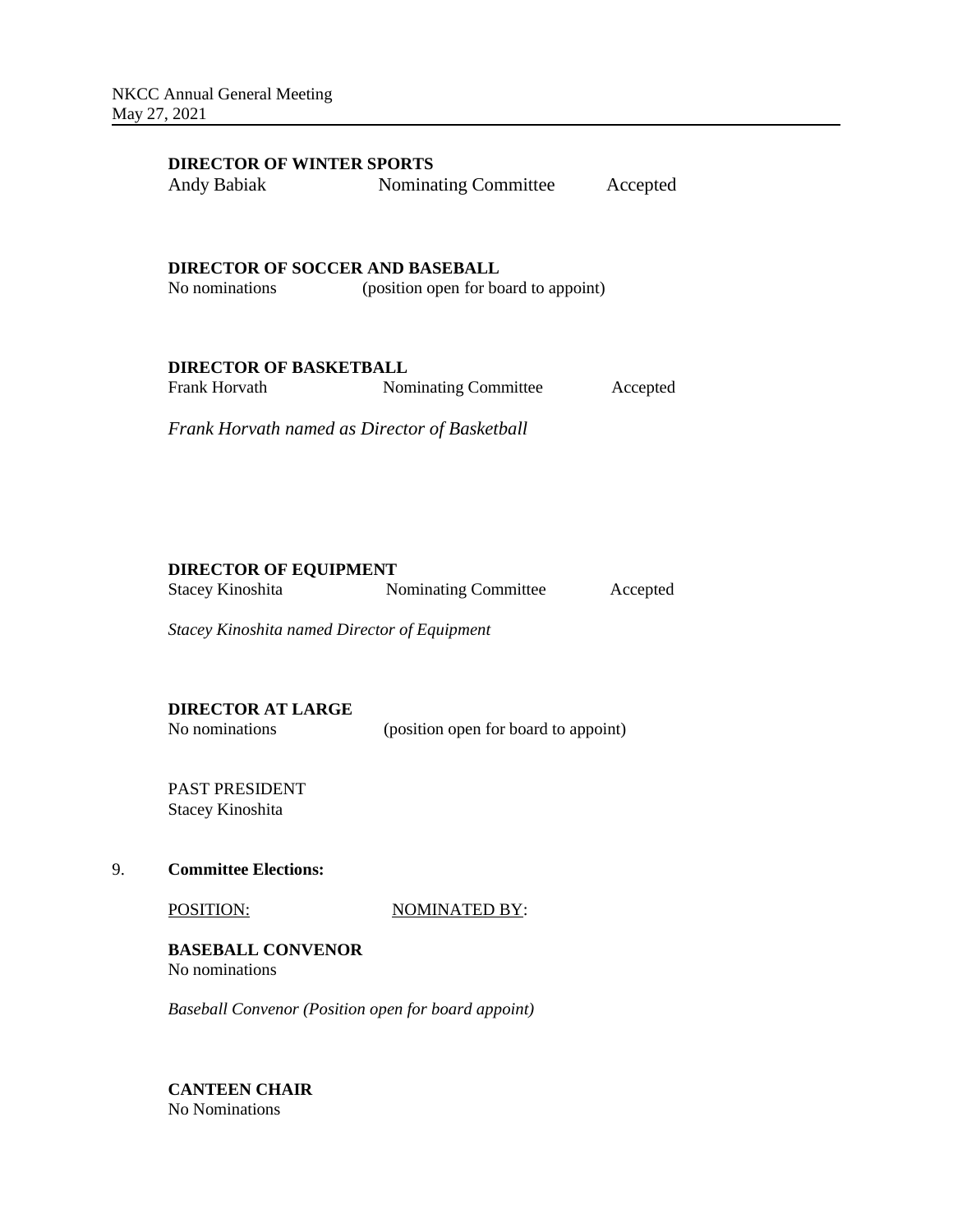*Canteen Chair (position open for board to appoint)*

# **VOLUNTEER SCHEDULER**

No Nominations

*Volunteer Scheduler (position open for board to appoint)*

# **HOCKEY CONVENOR**

*Andy Babiaak nominated by Mitch Rosset Accepted*

*Andy Babiak named Hockey Convenor* 

# **BASKETBALL CONVENOR**

No Nominations

*Basketball Convenor (position open for board to appoint)*

# **RINGETTE CONVENOR**

No Nominations

*Ringette Convenor (position open for board to appoint)*

# **SOCCER CONVENOR (INDOOR)**

No nominations

*Soccer Convenor (Indoor) (position open for board to appoint)*

# **SOCCER CONVENOR (MINI)**

Candace Bernier Nominated by Mitch Accepted

*Candace Bernier named Soccer Convenor (Mini)* 

**SOCCER CONVENOR (REGULATION BOYS)** No nominations